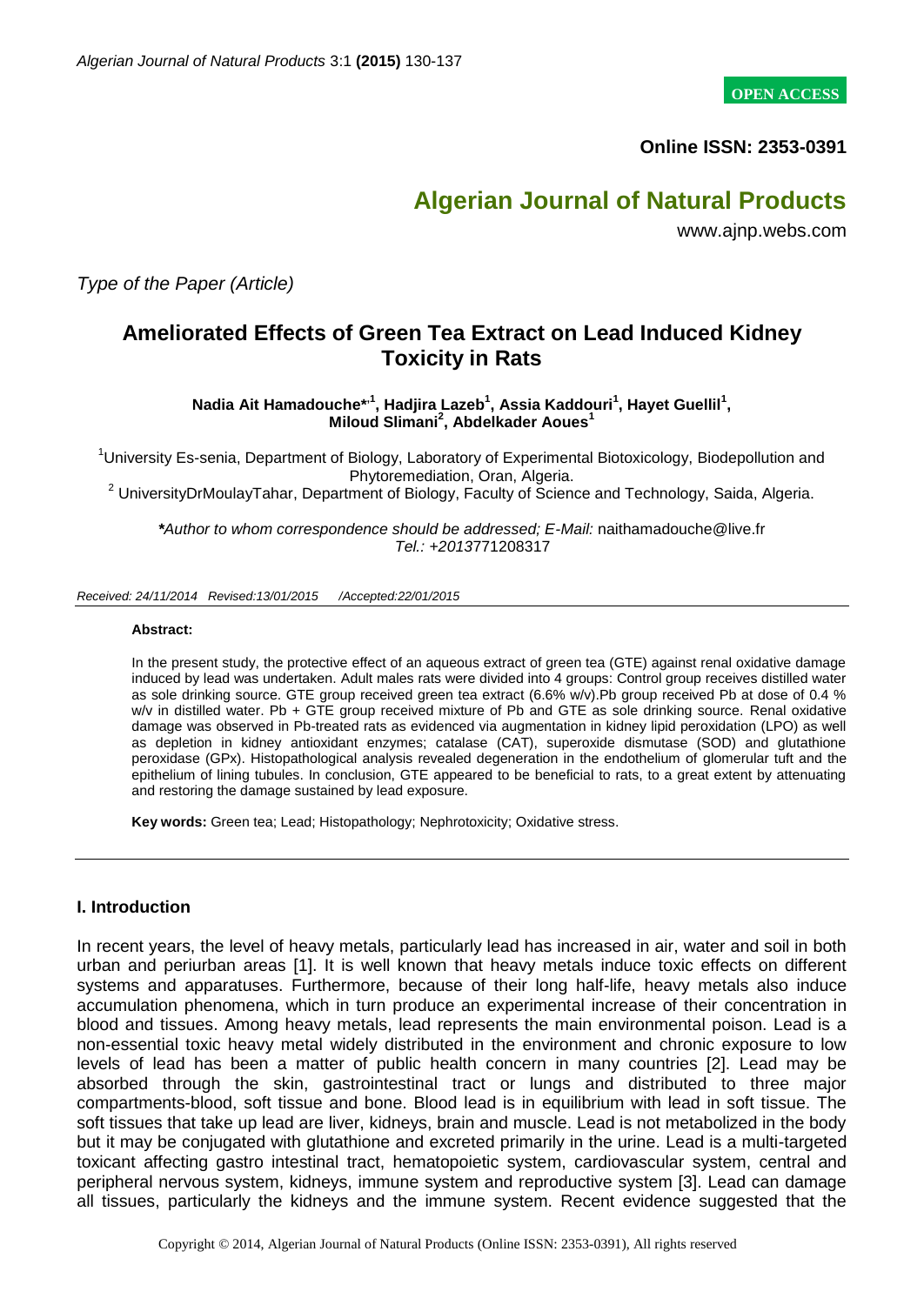kidney might also be one of the major organs for chronic lead toxicity. Lead may exert toxic effect on several organ system but those in the kidney are the most insidious. Nephrotoxicity results because kidney is the main route of elimination of lead [4]. Effect of lead on renal system is characterized by dysfunction of proximal renal tubules manifested by glycosuria, generalized amino aciduria, hyperphosphaturia, hyperphosphataemia and rickets are noted in acute lead poisoning. Long-term exposure to lead is known to cause irreversible functional and morphological changes, which include interstitial, tubular atrophy, and ultra-structural changes in renal tubule mitochondria [5]. Chronic lead toxicity is caused by the change of renal function parameters. Lead induced oxidative stress contributes to the pathogenesis of lead toxicity for disturbing the delicate prooxidant/antioxidant balance that exists within mammalian cells. Lead exposure cause generation of ROS (Reactive Oxygen Species)and alteration of antioxidant defense in animals and occupationally exposed workers [6]. Nephroprotective agents are the substances which possess protective activity against Nephrotoxicity. Medicinal plants have curative properties due to the presence of various complex chemical substances. Early literatures have prescribed various herbs for the cure of renal disorders [7]. The term renal failure primarily denotes failure of the excretory function of kidney, leading to retention of nitrogenous waste products of metabolism in the blood [8]. In addition to this, there is a failure of regulation of fluid and electrolyte balance along with endocrine dysfunction. The renal failure is fundamentally categorized into acute and chronic renal failure [9]. Tea in the form of green tea (GT) or black tea is one of the most widely consumed beverages in the world today second only to water [10]. Since ancient times GT consumption has been known to maintain and improve health. Polyphenols are plant metabolites occurring widely in plant food and exhibit outstanding antioxidant and free radical scavenging properties [11]. GT is an excellent source of polyphenols such as catechins[12], orgallotannins, flavonols, flavandiols, and phenolic acids [13]. In particular GT catechins and their derivatives are known to contribute beneficial health effects ascribed to tea by their antioxidant [8], antimutagenic, and anticarcinogenic properties [14]. GT consumption has been linked to lowering of various forms of cancers [15]. GT constituents also have been shown to have cardioprotective, neuroprotective, antidiabetic, and antimicrobial properties [16]. In addition, GT has been found to be useful in the treatment of arthritis, high cholesterol levels, infection, and impaired immune function [17]. GT consumption also has resulted in improved kidney functions in animal models of renal failure [18]. Hence, the goal of the present study has been to investigate the efficacy of green tea, as a source of water soluble antioxidants on renal function abnormalities of mature rats exposed to an oxidative stress induced by lead.

#### **II. Materials and Methods II.1. Animal treatment**

40 male wistar rats (age: 14-16 weeks and about 170-200g body weight) were purchased from Animal House, department of Biology, Algeria University. All animals were conditioned at room temperature (22-25°C) at a natural photoperiod for one week before experiment execution. A commercial balanced diet and tap water *ad libitum* were provided. The duration of experiment was 4 weeks. All the procedure performed on animals were approved and conducted in accordance with the National Institute of health Guide (Reg. No. 488/160/1999/CPCSEA). They were randomly divided into 4 groups (10 rats each) as the following: Group I (Control group) receives distilled water as sole drinking source. Group II (GTE group) received green tea extract (6.6% w/v) of beginning of experiment. Group III (Pb group) received lead acetate at dose of 0.4 % w/v in distilled water. Group IV (Pb + GTE group) received mixture of lead acetate and GTE as sole drinking source.

The GTE was made by soaking 30 g of instant green tea powder in 500 ml of boiling distilled water for 15 minutes. The solution was filtered to make 6.6% GTE. This solution was provided to rats as their sole source of drinking water. During the experimental duration, body weights were recorded avery week . After 4 weeks, the animals of different groups were sacrificed under light anesthesia 1 day after the end of the treatment. Both kidneys were removed, cleaned and weighed for histological and biochemical evaluation.

## **II.2. Oxidative stress evaluation**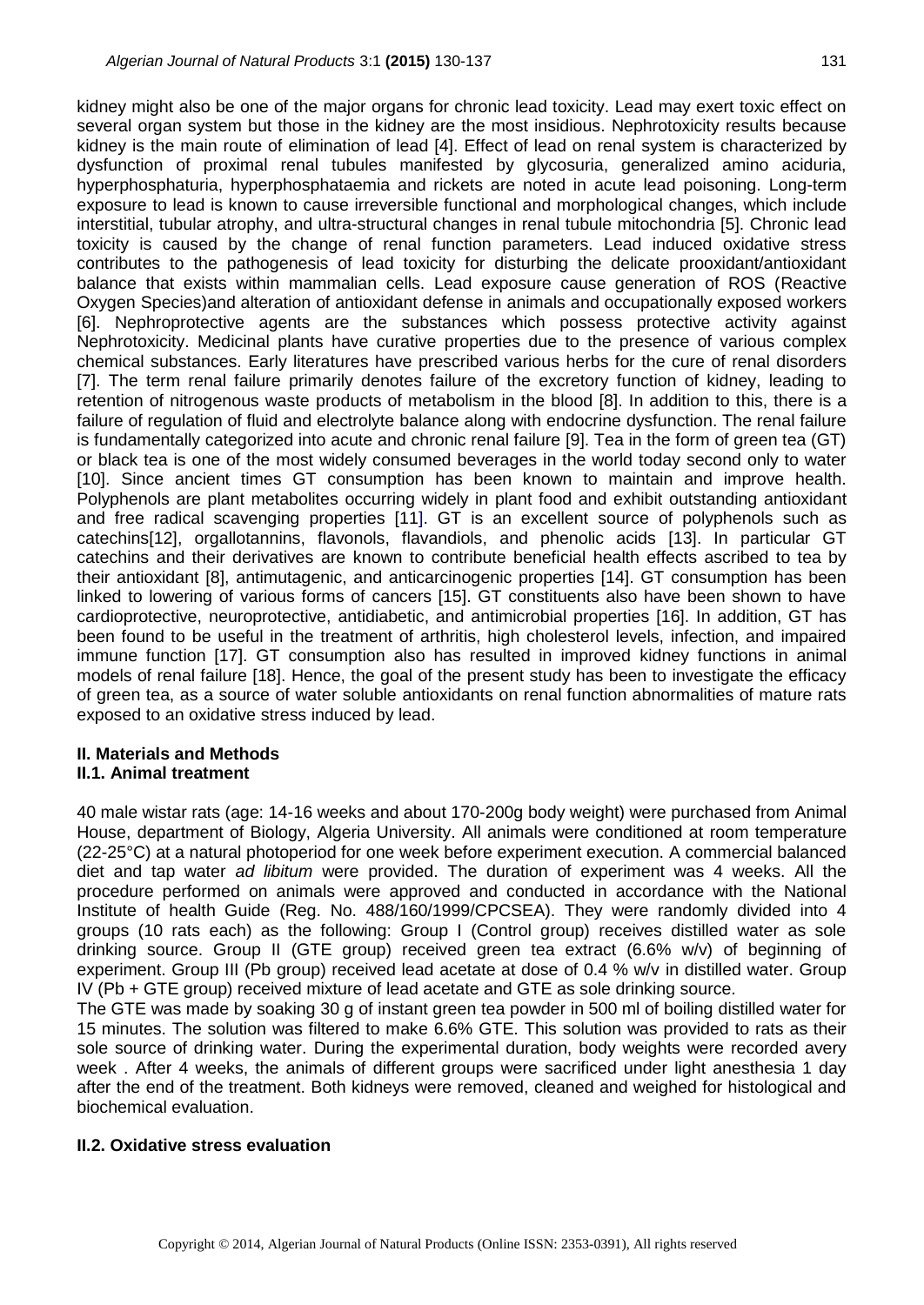The kidneys were quickly removed, perfused immediately with ice cold hypertonic saline solution and homogenate 10% prepared in 1.15% w/v of potassium chloride for measurement of antioxidant activity.

## **II. 2.1. Renal lipid peroxidation**

Malondialdehyde (MDA) content as indicator of lipid peroxidation was determined in the serum and tissues, by a colorimetric method.

Malondialdehyde(MDA) occurs in lipid peroxidation and was measured in kidney tissues after incubation at 95 °C with thiobarbituric acid in aerobic conditions (pH 3.4). The pink colour produced by these reactions was measured spectrophotometrically at 532 nm to measure MDA levels [18].

#### **Renal antioxidant enzymes: II. 2. 2. Assay of catalase (CAT)**

Catalase (CAT) activity was measured using the method of Aebi[19]. Twenty μl of the supernatant were added to a cuvette containing 780 μl of 50 mM potassium phosphate buffer (pH 7.4) and then the reaction at 25 °C was initiated by adding 200 µl of 500 mM  $H_2O_2$  to make a final volume of 1 ml. The decomposition rate of  $H_2O_2$  was measured at 240 nm for 1 min on a spectrophotometer. A molar extinction coefficient of 0.0041 mM<sup>-</sup>1 was used to determine the CAT activity. The activity was defined as an nmoles  $H_2O_2$ /min/mg protein.

## **II. 2.3. Assay of superoxide dismutase (SOD)**

Superoxide dismutase (SOD) activity was estimated according to Beauchamp and Fridovich, [20]. The reaction mixture contained 50 mM of kidney homogenates in 0.1 M of potassium phosphate buffer (pH7.4), 0.1 mM EDTA, 13 mM L-methionine, 2 μM riboflavin and 75 μM Nitro Blue Tetrazolium (NBT). The developed blue color in the reaction was measured at 560 nm. Units of SOD activity were expressed as the amount of enzyme required to inhibit the reduction of NBT by 50% and the activity was expressed per mg of protein.

## **II. 2. 4. Assays of glutathione peroxidase (GPx)**

Glutathione peroxidase (GPx) activity was measured according to Flohe and Gunzler [21]. GPx catalyzes the oxidation of reduced glutathione by cumene hydroperoxide. In the presence of reduced glutathione reductase and nicotinamide adenine dinucleotide phosphate reduced form (NADPH), the oxidized reduced glutathione is immediately converted to the reduced form with a concomitant oxidation of NADPH to NADP+. The decrease in absorbance at 340 nm was measured. The enzyme activity was expressed as nmol of GSH oxidized/min/ mg protein. Protein concentration was determined according the method described by Lowry et al. [22] using bovine serum albumin (BSA) as a standard.

## **II.3. Histological studies**

At the end of the experiment, kidney from each sacrificed rat was dissected out; and trimmed of excess fat. Then, it was fixed in 10% buffered formalin and was processed for paraffin sectioning by dehydration in different concentrations of alcohol, cleared with xylol and embedded in paraffin blocks. Sections of about 5 µm thickness were stained with Harris haematoxylin and eosin (H&E) for histological study [23].

## **II. 4. Statistical analysis**

Results were analyzed using a one-way analysis of variance (ANOVA) followed by Duncan's test. Comparison within groups was considered statistically significant at *p<0.05*. All the data were expressed as mean  $\pm$ SD of number of experiments (n=10).

#### **III. Results**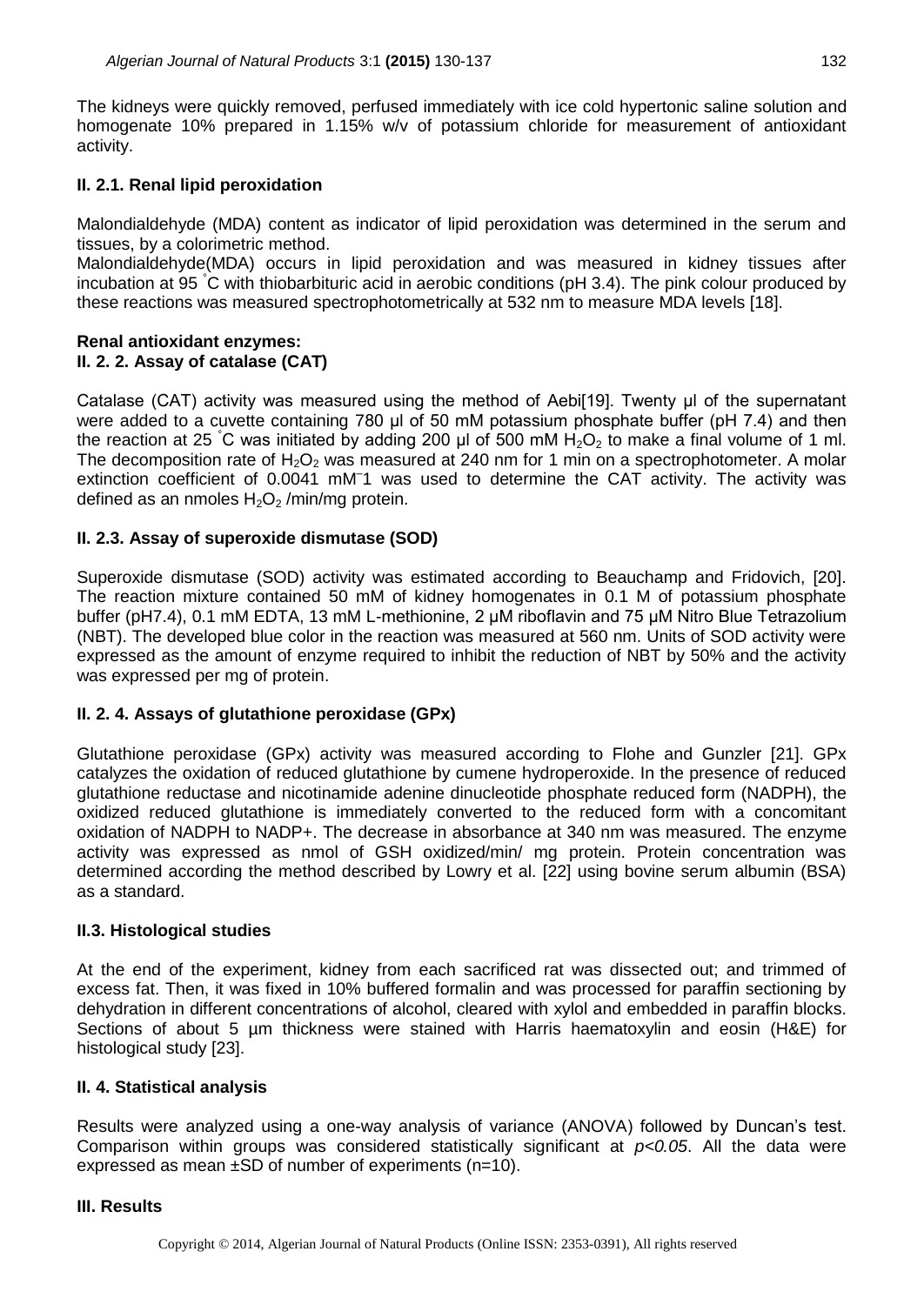#### **III. 1. Body and Organ Weights**

At the end of the experimental course, there was no significant difference in body and relative kidney weights between GTE and untreated rats. However a significant loss of weekly body weight accompanied by a significant increase in the relative kidney weights were recorded in rats treated with lead acetate compared to the control. The administration of GTE to Pb treated groups has an ameliorated effect either in the loss of body weight or in the increase of relative Kidney weights (Table1).

| Table1. Effect of green tea consumption on body weight (g), kidney weight (g), and relative kidney |
|----------------------------------------------------------------------------------------------------|
| weight (%) of rats treated with lead acetate.                                                      |

| Groups        | Body weight (g)        | Absolute kidney<br>weight $(g)$ | Relative kidney weight<br>(g/100g body weight) |
|---------------|------------------------|---------------------------------|------------------------------------------------|
| Control group | 218.90±3.75            | $1.27 \pm 0.05$                 | $0.58 + 0.01$                                  |
| GTE group     | $221.90\pm4.19^b$      | $1.26 \pm 0.06^b$               | $0.57 \pm 0.09^b$                              |
| Pb group      | $173.90\pm6.44^a$      | $1.22 \pm 0.02^a$               | $0.71 \pm 0.07^a$                              |
| Pb+GTE group  | $192.18 \pm 7.40^{ab}$ | $1.21 \pm 0.04^{ab}$            | $0.63 \pm 0.08^{ab}$                           |

Values are means  $\pm$ S.E.; N (number of animals) = 10; LSD (least significant difference) at the 5% level = 0.01650.

<sup>a</sup>Superscript in the same row differ significantly at *P* <0.05 withcontrol (C). <sup>b</sup> Superscript in the same row differ significantly at *P* <0.05 with lead group (Pb).

#### **III. 2. Renal lipid peroxidation (LPO)**

Administration of Pb led to a significant increase (*p < 0.05*) in lipid peroxidation as evidenced by the increase in kidney tissue MDA levels by 44%, when compared to the control group. However, coadministration of GTE to treated rats reduced the augmentation in MDA levels to 19% for Pb-treated rats (Table 2). Results in Table 2 show the influence of lead acetate on the activities of CAT, SOD and GPx. Subacute levels of the tested metal resulted in a state of kidney injury and extensive oxidative damage in rats as manifested by the significant alteration in these enzymes. In fact, in treated rats, a significant depletion was noted in the activities of CAT, SOD and GPx. However, the co-administration of GT mitigated the change in the activities of SOD, GPx and CAT (Table 2).

| (nmoles/mg protein)                                                    | (nmoles $H_2O_2$<br>/min/mg protein)                                                 | (mg protein)                                                              | oxidized/min/mg protein)                                       |
|------------------------------------------------------------------------|--------------------------------------------------------------------------------------|---------------------------------------------------------------------------|----------------------------------------------------------------|
| $3.28 \pm 0.19^a$                                                      | $312.2 \pm 14.3$ ab                                                                  | $18.8 \pm 0.80^a$                                                         | $4.26 \pm 0.25^{\circ}$                                        |
| $3.22 \pm 0.18^a$<br>$5.87 \pm 0.21$ <sup>d</sup><br>$4.05 \pm 0.14^b$ | $324.4 \pm 9.4^a$<br>$198.4 \pm 11.8$ <sup>t</sup><br>$271.4 \pm 11.7$ <sup>cd</sup> | $324.4 \pm 9.4^a$<br>$10.3 \pm 0.84$ <sup>d</sup><br>$13.5 \pm 0.70^{bc}$ | 4.19 $\pm$ 0.24 $a$<br>$2.58 \pm .09^{b}$<br>$3.78 \pm 0.12^a$ |
|                                                                        |                                                                                      |                                                                           |                                                                |

*Table 2. Effect of lead acetate on renal lipid peroxidation and antioxidant enzymes of male rats and the ameliorative role of green tea.*

Each value is a mean of 10 rats  $\pm$  S.E.M; a, b, c, d values are not sharing superscripts letters (a, b, c, d) differ significantly at p < 0.05.

#### **III.3. Histopathological examination**

The representative pictures of histopathological examination in the kidney tissue are shown in Figure 1 (A-C). Kidney sections from the control group rats and green tea-treated rats showed intact histological structure of glomeruli and renal tubules. However, abnormalities in kidney of treated rats were detected in glomeruli and in convoluted tubules (Figure 1-B) compared to those of controls (Fig. 1A). The main characteristic findings were the appearance of vacuolization and swelling in the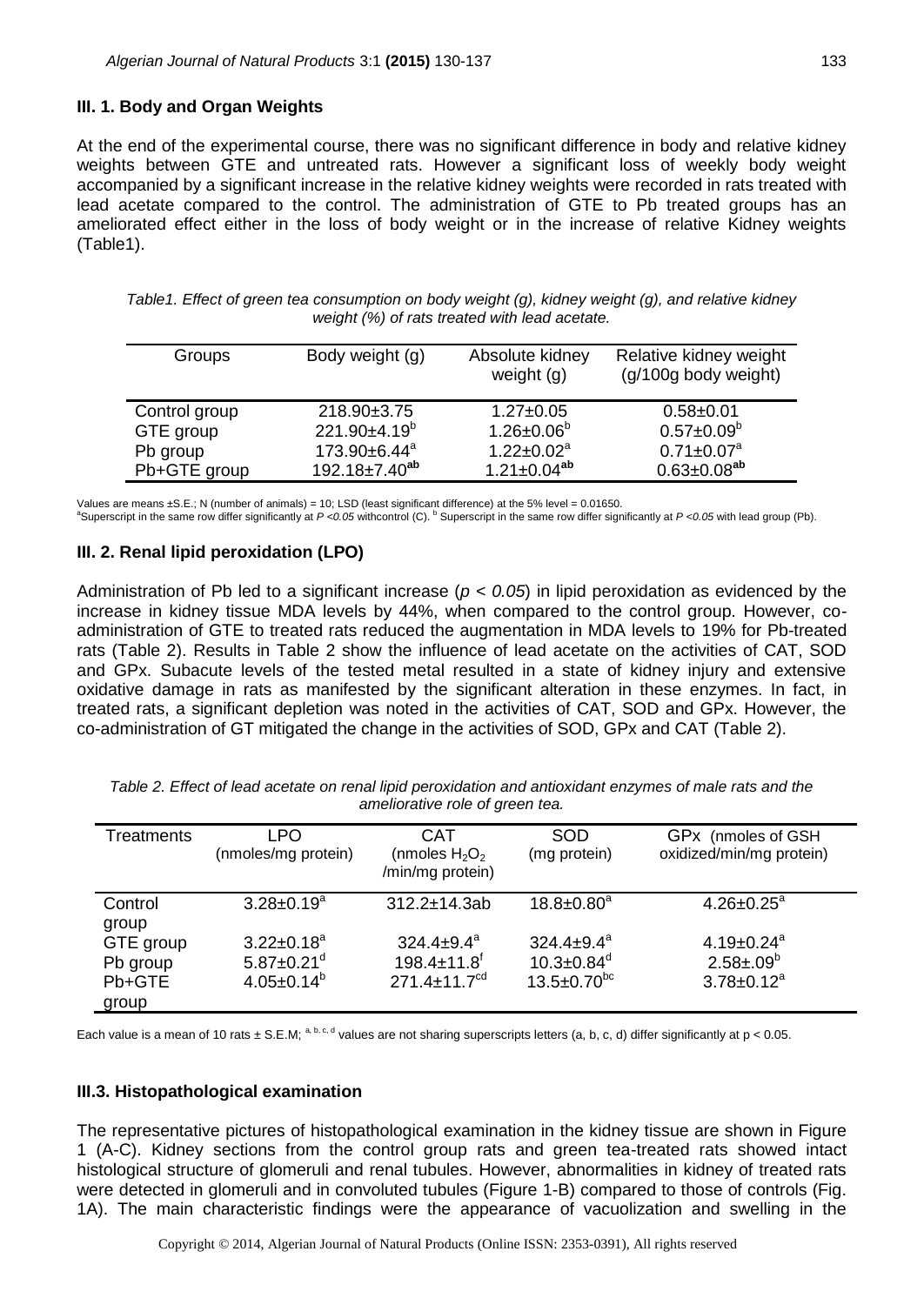endothelium of glomerular tuft**,** swelling in the lining epithelium of tubules and inflammatory cells infiltration in between the degenerated tubules with fibrosis and hyalinosis between the tubules in focal manner. However, the co-administration of the GTE with Pb (Fig. 1C) showed marked improvement in their histological structure in comparison to the treated groups (Pb) alone.



*Fig.1: Kidney paraffin sections stained by haematoxylin and eosin (H&E) for histopathological changes. Control and GTE group (A) showing intact histological structure. Pb-treated group (B) showing swelling and vacuolization in the endothelial cells lining the tuft of the glomeruli (g) with fibrosis (f) and hyalinosis (h) between the tubules in focal manner and inflammatory cells infiltration (m) and few fibroblastic cells proliferation (arrow) in between the degenerated tubules (d) in focal manner at the corticomedullary portion Kidney (C) GTE+Pb shows the architecture nearto normal (x 200).*

### **IV. Discussion**

Lead is a ubiquitously found environmental and industrial pollutant that has been detected in nearly all phases of environment and biological system. Its persistence in human and animal tissues has quite often been associated with considerable health risks [24]. Several strategies, mechanisms and agents were utilized to prevent Pb nephropathy in animal model [25- 26]. Tea, most widely consumed beverage worldwide since ancient times, is known for its beneficial health effects. In particular, green tea polyphenols, chiefly catechins and their derivatives have been shown to retard various forms of cancers due to its antimutagenic, anticarcinogenic and antioxidant properties [2728]. It was also found to be cardioprotective, neuroprotective, antidiabetic and antibacterial besides other health benefits [28; 16]. In toxicological studies, body, organ and relative organ weights are important criteria for evaluation of organ toxicity [29]. In the present study, oral administration of Pb resulted in a significant reduction in the body weight gain, and an increase in the relative kidney weight. The reduction in body weight gains may be due to the combined action of cholinergic and oxidative stress [30]and/or due to the increased degradation of lipids and proteins as direct effects of organophosphate compound exposure [29]. The reduction in body weight may be due to the combined action of cholinergic and oxidative stress and/or due to the overall increased degradation of lipids and proteins as a result of the direct effects of Pb [30]. Moreover, the increase in kidney weight could be attributed to the relationship between kidney weight increase and various toxicological effects or to the reduction in body weight gain of experimental animals [30-31]. These results are consistent with many previous investigators with Pb and other metals [31] Co-administration of GTE improved body and kidney weights of intoxicated rats. In the present study, the oral administration of Pb to adult male rats provoked an increase in serum creatinine urea, and uric acid levels of rats. It is well known that the kidney is the main site of elimination of xenobiotics[32]. These findings reflect the diagnosis of renal failure [33]. The potentially reactive derivatives of oxygen, ascribed as ROS such as  $O_2$ , H<sub>2</sub>O<sub>2</sub> and OH are continuously generated inside the human body as a consequences of exposure to a lot of exogenous chemicals in our ambient environment and/or a number of endogenous metabolic processes involving redox enzymes [34]. Under normal circumstances, the ROS generated are detoxified by the antioxidants present in the body and there is equilibrium between the ROS generated and the antioxidants present [35]. Harmful effects caused by ROS occur as a consequence of an imbalance between the formation and inactivation of these species. However, owing to ROS overproduction and/or inadequate antioxidant defense, this equilibrium is hampered favoring the ROS upsurge that culminates in oxidative stress [36]. The ROS readily attack and induce oxidative damage to various biomolecules including proteins, lipids, mitochondria, lipoproteins and DNA [36]. Oxidative stress affects many cellular functions by various mechanisms such as alteration in gene expression through activation of transcription factor NF-kB or induction of permeability transition in mitochondria with lethal consequences [36]. Our results revealed that the effect of exposure to Pb for 4 weeks, in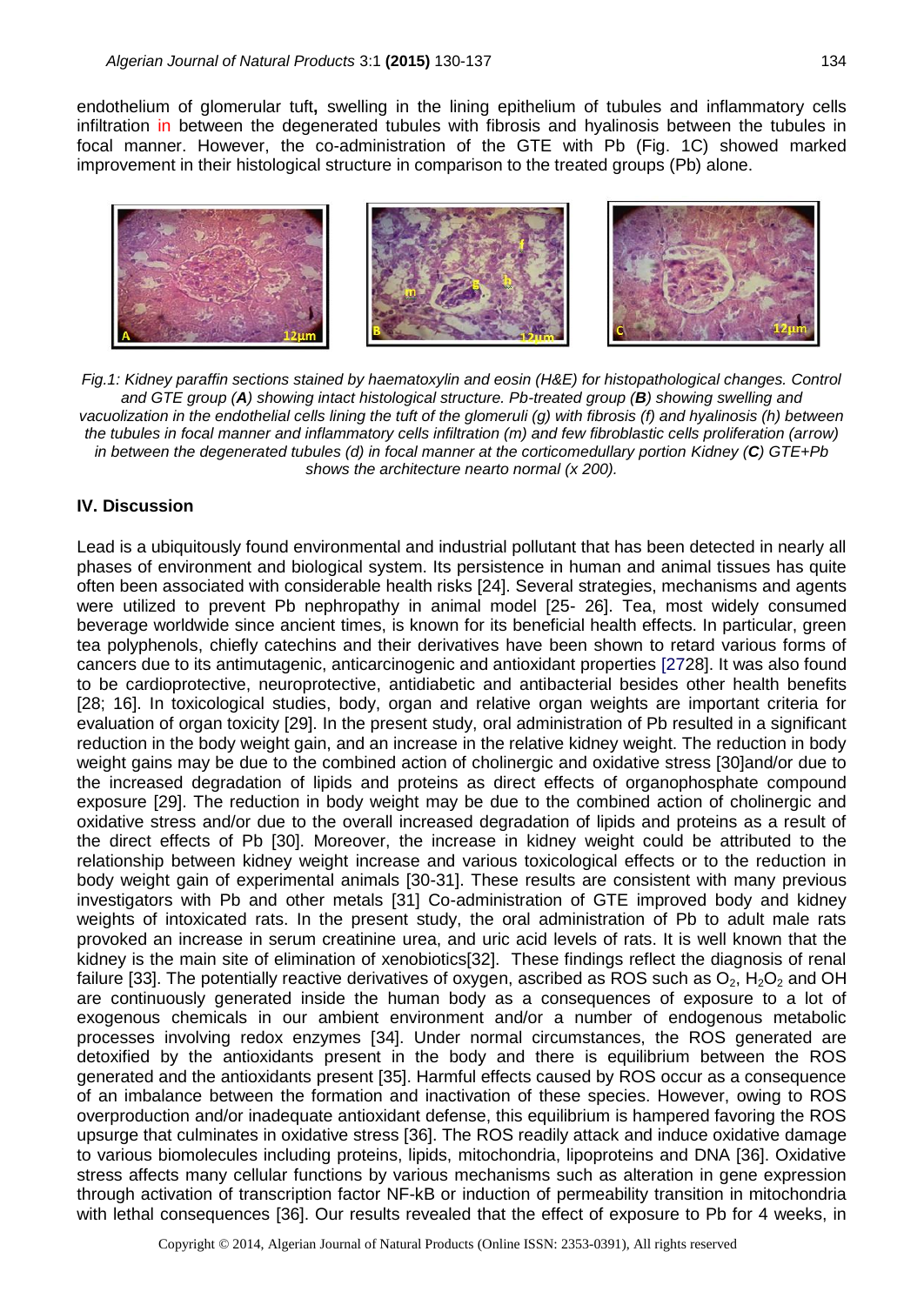rats induced nephrotoxicity evidenced by histopathological observation and biochemical parameters perturbations in kidney of rats. This treatment has a negative effect on renal lipid peroxidation as well as the renal antioxidant defense system.A significant increase in the LPO level following administration of the Pb observed in the present study. Since ROS are highly reactive and can oxidize cellular macromolecules (e.g. lipids, DNA, nucleic acid and proteins) which may lead to genetic alterations. Lipid peroxidation is linked with excessive generation of ROS, which may be contributed by exogenous or endogenous sources and is the most destructive process in the living cells has been implicated in causing a wide range of biological effects such as increase membrane rigidity, osmotic fragility, decreased cellular deformation, reduced erythrocyte survival, and membrane fluidity [37- 38]. Lipid peroxidation products, such as malondialdehyde and 4-hydroxy-2-nonenal (the most cytotoxic) cross link the membrane, damage the DNA and are mutagenic leading to functional changes [39]. Therefore, we used lipid peroxidation as a marker of oxidative stress and studied the effect of Pb administration on renal lipid peroxidation. Treatments of animals with Pb lead to the induction of lipid peroxidation, as monitored by measuring the rate of production of Thiobarbituric acid reactive substances (TBARS), expressed as malondialdehyde equivalents, reflecting the formation of activated species in rat kidney. Accumulation of lipid peroxide is believed to be a major contributor to the loss of cell function under oxidative stress conditions [40]. This further indicate that renal injury induced by Pb in present study is the result of oxidative stress that arise as a result of excessive generation of ROS, which have been reported to attack various biological molecules including lipids and causing lipid peroxidation.

Results of the current study revealed that green tea extract (GT) reversed the elevation of lipid peroxidation. Hence, it is possible that the mechanism of green tea extract may be attributed to epicatechins (antioxidant present in green tea) that scavenge a wide range of free radicals including the most active hydroxyl radical, which may initiate lipid peroxidation. Therefore, it may decrease the concentration of lipid free radicals [41]. Moreover, it was reported previously that it chelates metal ions, especially iron and copper, which, in turn inhibit generation of hydroxyl radicals and degradation of lipid hydroperoxides [42].

Nephrotoxicity could also be explained by the impaired antioxidant enzyme activities in the kidney of the rats. Indeed, the antioxidant enzymes SOD, GPx and CAT limit the effects of oxidant molecules in tissues and act in the defense against oxidative cell injury by means of their being free radical scavengers [43]. These enzymes work together to eliminate active oxygen species. In this respect, SOD accelerates the dismutation of  $H_2O_2$ , also termed as a primary defense, as it prevents further generation of free radicals whereas, CAT helps in the removal of  $H_2O_2$  formed during the reaction catalyzed by SOD [43]. In the current study, our results indicated that Pb exposure inhibited SOD, CAT and GPx activities in kidney of rat. This depletion may be due to the decreased synthesis of enzymes or oxidative inactivation of enzyme protein. Our histopathological data substantiate kidney dysfunction. Indeed, the renal histoarchitecture of the Pb treated rats showed swelling in the endothelium of glomerular tuft**,** swelling in the lining epithelium of tubules and inflammatory cells infiltration in between the degenerated tubules.Most of the biochemical alterations accompanied by histopathological changes were alleviated following GTE administration. This could be attributed to the antioxidant capacity of GTE that reduce the lipid peroxidation which in turn restore the integrity of the cell membrane and improve the disturbance in permeability. Since the oxidative damage as the central mechanism of metals toxicity occurs primarily through production of reactive oxygen species (ROS), including hydroxyl radicals and hydrogen peroxide that are generated during the reaction and react with biological molecules, eventually damaging membranes and other tissues [44; 45]. The use of antioxidants to counteract the formed ROS is the corner stone in alleviation of such hazards. So, the major nutraceutical compounds in green teas are tea catechins that have the most effective antioxidant activity. Tea catechins are an efficient free radical scavenger due to their one electron reduction potential [45-46]. In addition, tea contains minerals that function as co-factors in antioxidant enzymes: zinc, selenium and manganese. Polyphenols have additional mechanisms in which they reduce oxidation level besides direct role as antioxidants: (1) Binding of metal ions such as iron and copper and preventing their participation in oxidation reactions (leading to the formation of hydroxyl radical). (2) Prevention of redox sensitive transcription factors activation that amongst others things serve as mediators of inflammatory reactions. (3) Suppression of oxidation stimulants such as induced nitric oxide synthase (iNOS), cyclooxygenase 2 (COX- 2), lipoxygenase 2 (LOX-2) and xanthine oxidase. (4) Induction of antioxidant enzymes such as glutathione S -transferase and super oxide dismutase [35].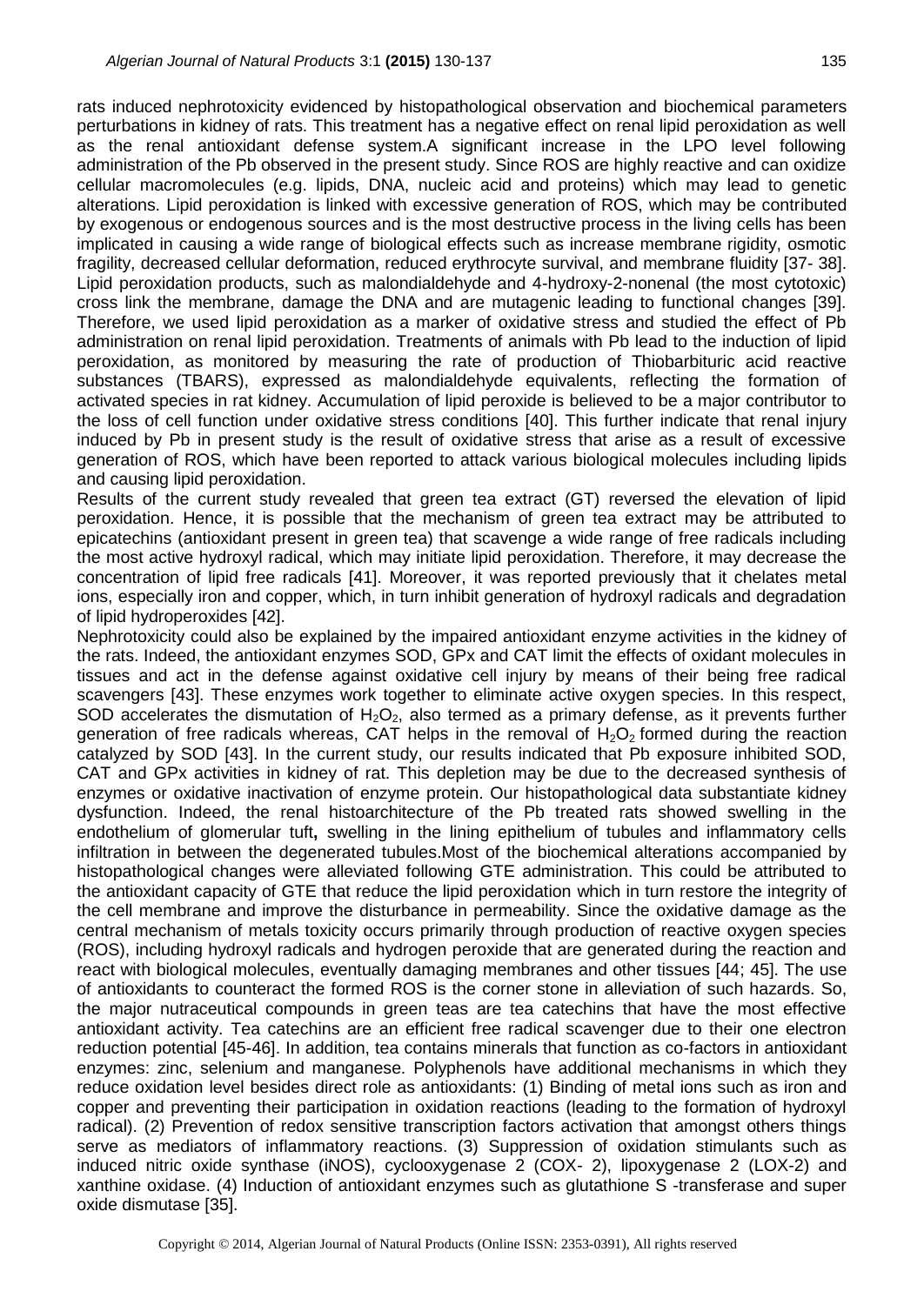### **V. Conclusion**

The results of present study show that lead acetate treatment caused oxidative damage and histopathological alterations in the kidney of male rats. In contrast GT reduces oxidative damage by virtue of its antioxidant properties thus improving the structural integrity of cell membrane and eventually alleviates the histopathological changes. Based on our present observations, we propose that GT may provide a cushion for prolonged therapeutic option against toxins-induced nephrotoxicity without harmful side effects.

### **V. References**

- [1] Gupta, R.C. Veterinary toxicology. *Basic and clinical principles*. New York: Academic Press, 2007; pp. 663–725.
- [2] Moreira, E.G.; Rosa, G.J.M.; Barros, S.B.M.; Vassilieff, V.S.; Vassilieff, I. Antioxidant defense in rat brain regions after developmental lead exposure. *Toxicology* 169 (2001) 145–151.
- [3] Zhang, Y.M.; Liu, X.Z.; Lu, H.; Mei, L.; Liu, Z.P. Lipid peroxidation and ultrastructural modification in brain after perinatal exposure to lead and/or cadmium in rat pups. *Biomed. Environ Sci*. 22 (2009) 423-429.
- [4] Barbier, O.; Jacquille, G.t.; Tauc, M.; Cougnan, M.; Poujeol, P. Effect of heavy metals on, and handling by kidney. *Nephron. Phys*iol. 99 (2005) 105–110.
- [5] Al-Saleh, I.A.S. The biochemical and clinical consequences of lead poisoning. *Medical Research Reviews* 14 (1994) 415-486.
- [6] Leena, K.; Veena, S.; Arti, S. Protective role of *Coriandrum sativum* (coriander) extracts against lead nitrate induced oxidative stress and tissue damage in the liver and kidney in male mice. *Int. J. Appl. Biol. Pharm. Technol.* 3 (2011) 65-83.
- [7] El-Mowafy, A.M.; Alkhalaf, M. Resveratrol activates adenylyl-cyclase in human breast cancer cells: a novel estrogen receptor-independent cytostatic mechanism. *Carcinogenesis* 24 (2003) 869-873.
- [8] Zloch, Z. The role of dietary plant polyphenols in health maintenance. *Cas. Lek. Cesk*. 135 (1996) 84–88.
- [9] El-Mowafy, A.M.; Salem, H.A.; Al-Gayyar, M.M.; El-Mesery, M.E.; El-Azab, M.F. Evaluation of renal protective effects of the green-tea (EGCG) and red grape resveratrol: role of oxidative stress and inflammatory cytokines. *Nat. Pro. Res*. 25 (2010) 850-856.
- [10] Chantre, P.; Lairon, D. Green tea extract reduce body weight in obese adults-clinical trial. *Phytomedicine* 14 (2002) 3-8.
- [11] Scott, B.C.; Butler, J.; Halliwell, B.; Aruoma, O.I. Evaluation of the antioxidant actions of ferulic acid and catechins. *Free Radical Research Communications*19 (1993) 241-253.
- [12] Zhang, Y.M.; Liu, X.Z.; Lu, H.; Mei, L.; Liu, Z.P. Lipid peroxidation and ultrastructural modification in brain after perinatal exposure to lead and/or cadmium in rat pups. *Biomed. Environ. Sci*. 22 (2009) 423-429.
- [13] Graham, H.N. Green tea composition, consumption and polyphenol chemistry. *Prev. Med*. 21 (1992) 334
- [14] Higdon, J.V.; Frei, B. Tea catechins and polyphenols: health effects, metabolism, and antioxidant functions. *Crit. Rev. Food.Sci.Nutr.* 43 (2003) 89-143.
- [15] Ahmad N., Hasan M., Green tea polyphenols and cancer: biological mechanisms and practical implications. *Nutritioncx Review* (1999) 78-83.
- [16] Liao, S.; Kao, Y.H.; Hiipakka, R.A. Green tea: biochemical and biological basis for health benefits. *Vitam. Horm.* 62 (2001)1-94.
- [17] Van het Hof, K.H.; Wiseman, S.A.; Yang, C.S.; Tijburg, L.B. Plasma and lipoprotein levels of tea catechins following repeated tea consumption. *Proc. Soc. Exp. Biol. Med*. 220 (1999) 203-209.
- [18] Yokozawa, T.; Nakagawa, T.; Kitani, K. Antioxidative Activity of Green Tea Polyphenol in Cholesterol-Fed Rats. *J. Agric. Food. Chem.* 50 (2002) 3549-3552.
- [19] Aebi, H. Catalase in vitro. *Methods Enzymol* 105 (1984) 121–126.
- [20] Beauchamp, C.; Fridovich, I. Superoxide dismutase: improved assays and an assay applicable to acrylamide gel. *Anal. Biochem* .44 (1971) 276–287.
- [21] Flohe, L.; Gunzler, W.A. Assays of glutathione peroxidase. *Methods. Enzymol.* 105 (1984) 114–121.
- [22] Lowry; O.H.; Rosebrough, N.J.; Farr, A.L.; Randall, R.J. Protein measurement with the Folin phenol reagent. *J. Biol. Chem.* 193 (1951) 265–275.
- [23] Delafield, F. Haematoxylin and Eosin for General Staining. *Staining of the animal Tissues Practical and Theoretical*. Oxford University Press, 1984; London.
- [24] Bancroft, J.D. Proteins and nucleic acids. In: *Bancroft, J.D., Stevens, A, Eds.; Theory and Practice of Histological Techniques, fourth ed*. Churchill Livingstone, London. 1996; pp. 237–238.
- [25] Juberg, D.R.; Kleiman, C.F.; Simona, C.K. Position paper of the American Council on Science and Health: lead and human health. *Ecotoxicol. Environ. Saf*. 38 (1997) 162–180.
- [26] Alschuler, L. Green tea: healing tonic. *Am. J. Nat. Med*. 5 (1998) 28-31.
- [27] Khan, N.; Mukhtar, H. Tea polypohenols for health promotion. *Life. Sci*. 81(2007) 519-533.